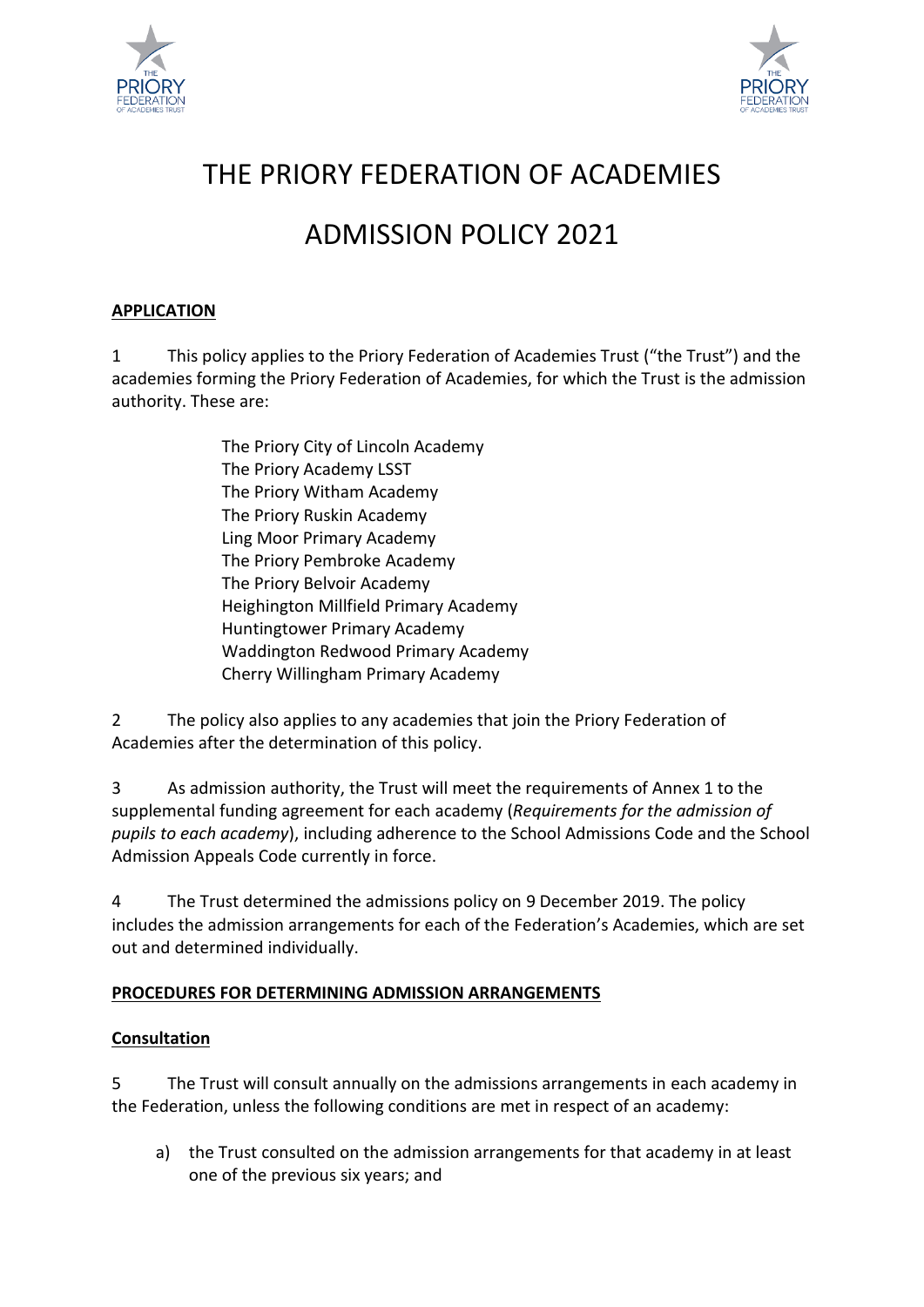



b) there have been no changes, or proposed changes, in the admissions arrangements in that academy since the last consultation.

6 The Trust will consult with the following parties on the academy's proposed admission arrangements for a minimum of six weeks between 1 October and 31 January in the Determination Year:

- a) parents and carers of children between the ages of two and eighteen living in the relevant area for consultation;
- b) other persons or community groups in the relevant area who in the opinion of the admission authority have an interest in the proposed admissions;
- c) the local authority;
- d) all other admission authorities within the relevant area; and
- e) any adjoining neighbouring local authorities where the admission authority is the local authority.

7 Such consultation shall meet the requirements of the School Admissions Code and relevant admissions legislation currently in force at the time of consultation.

# **Determination of admission arrangements**

8 The Trust will determine the admission arrangements for each academy in the Federation annually, including in years when consultation is not required.

9 The Trust will consider comments made by those consulted in accordance with paragraph 6, including any requests to amend the proposed admissions number, before determining the admissions arrangements for the academy.

10 The Trust will determine the admission arrangements for each academy annually by 28 February of the Determination Year and notify those consulted in accordance with paragraph 6 what has been determined within 14 days of that decision being made.

# **Representations about admission arrangements**

11 Where the Trust has determined the admission arrangements for any of its academies and notified all relevant consultees listed in paragraph 6, if any of those bodies object to an academy's admission arrangements, including the proposed admissions number, they can make representations to the Schools Adjudicator. Any representations must be made by 15 May in the Determination Year.

# **Publication of admission arrangements**

12 The Trust shall in each Determination Year publish the academy's agreed admission arrangements by publishing them on the website of the relevant academy by 15 March and notifying the persons listed in paragraph 6.